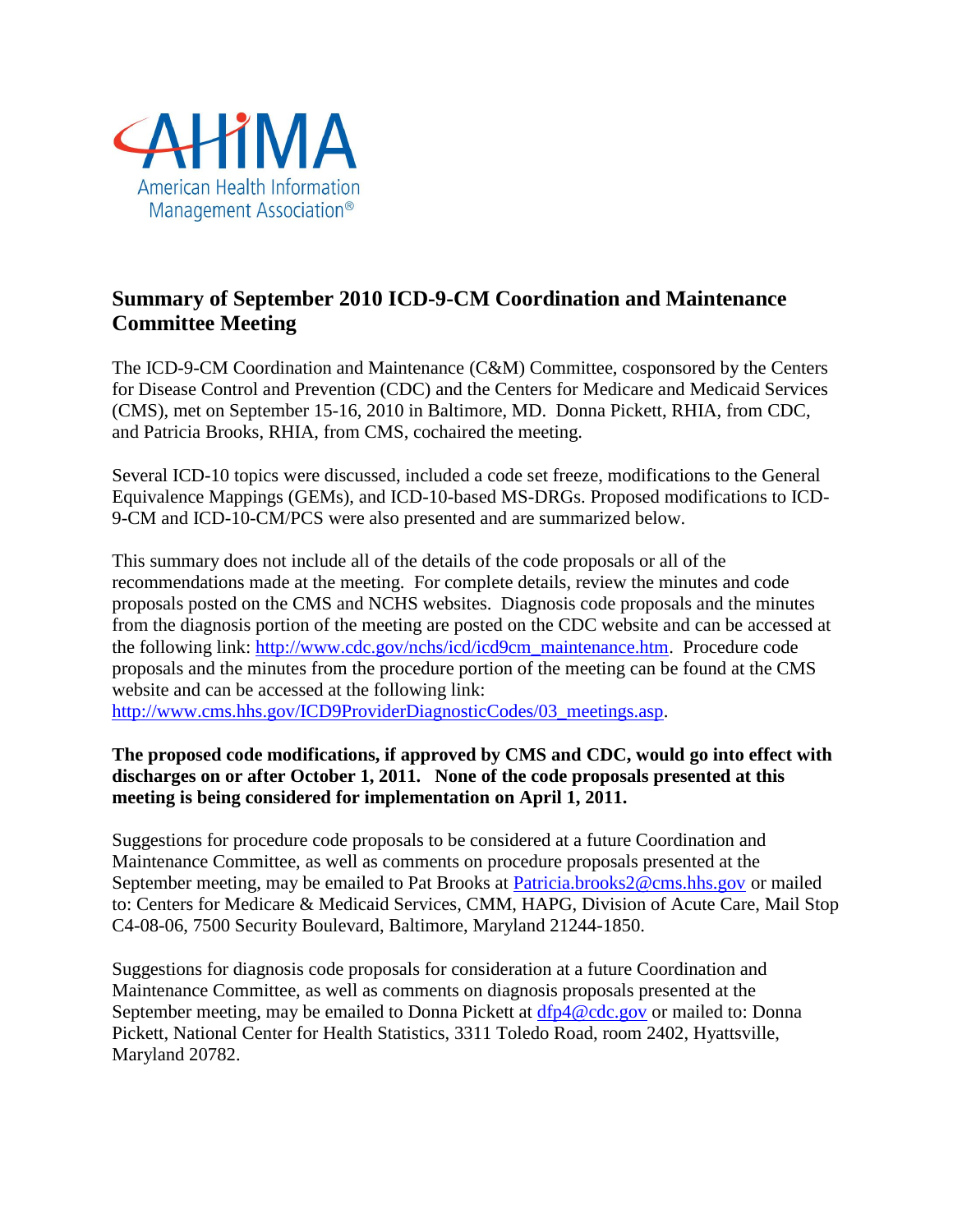**The deadline for receipt of public comments on revisions to the GEMs (for the 2011 version of the GEMs) is November 12, 2010.**

### **The deadline for receipt of public comments on the code proposals presented at the September meeting is November 19, 2010.**

The next meeting of the ICD-9-CM Coordination and Maintenance Committee is scheduled for March 9-10, 2011 and will be held at the CMS building in Baltimore, MD. New code proposals for inclusion on this agenda must be received by **January 7, 2011**.

## **ICD-10-CM/PCS Topics**

### **Final Decision on Partial Code Freeze for ICD-9-CM and ICD-10-CM/PCS**

The ICD-9-CM Coordination and Maintenance Committee will implement a partial freeze of the ICD-9-CM and ICD-10 (ICD-10-CM and ICD-10-PCS) codes prior to the implementation of ICD-10 on October 1, 2013. The partial freeze will be implemented as follows:

- The last regular, annual updates to both ICD-9-CM and ICD-10 code sets will be made on October 1, 2011.
- On October 1, 2012, there will be only limited code updates to both the ICD-9-CM and ICD-10 code sets to capture new technologies and diseases as required by section 503(a) of Pub. L. 108-173.
- On October 1, 2013, there will be only limited code updates to ICD-10 code sets to capture new technologies and diagnoses as required by section 503(a) of Pub. L. 108-173. There will be no updates to ICD-9-CM, as it will no longer be used for reporting.
- On October 1, 2014, regular updates to ICD-10 will begin.

The ICD-9-CM Coordination and Maintenance Committee will continue to meet twice a year during the partial freeze. At these meetings, the public will be asked to comment on whether or not requests for new diagnosis or procedure codes should be created based on the criteria of the need to capture a new technology or disease. Any code requests that do not meet the criteria will be evaluated for implementation within ICD-10 on and after October 1, 2014 once the partial freeze has ended.

The GEMs are not part of the code freeze; they will continue to be updated annually.

### **ICD-10-CM/PCS GEMs 2010 Version Update**

Section 10109(c) of the Patient Protection and Affordable Care Act of 2010 (ACA) requires the Secretary of Health and Human Services to task the C&M Committee to convene a meeting before January 1, 2011, to receive stakeholder input regarding the crosswalk between ICD-9 and ICD-10 for the purpose of making appropriate revisions to the crosswalk. Section 10109(c) further requires that any revised crosswalk be treated as a code set for which a standard has been adopted by the Secretary and that revisions to this crosswalk be posted to the CMS website. The morning of the first day of the September C&M Committee meeting was used to fulfill the ACA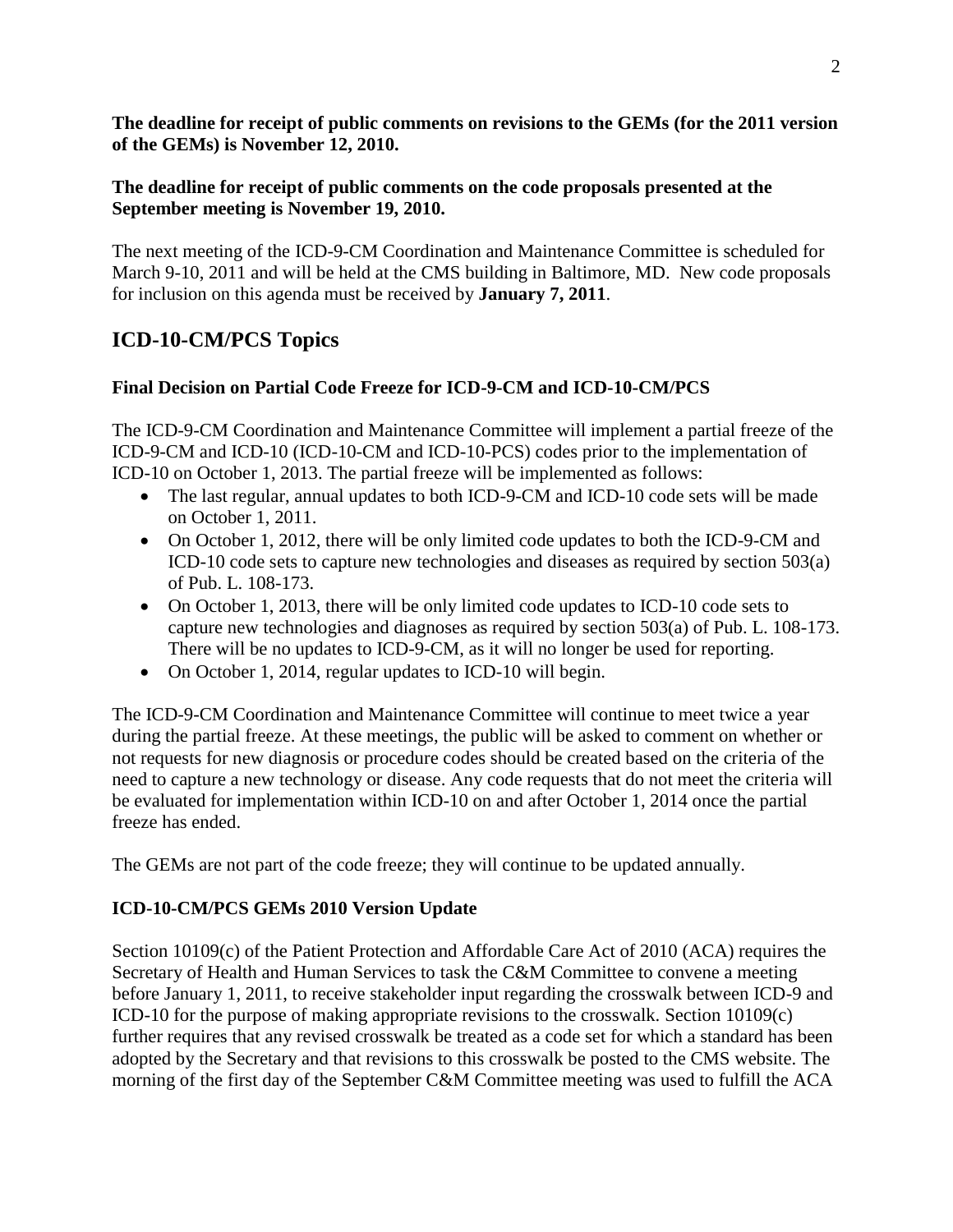requirements regarding public input on crosswalk revisions. No other meeting will be convened by the C&M Committee for this purpose.

CMS clarified that the GEMs (but not the Reimbursement Mappings) are the "crosswalk" referenced in the ACA legislation.

Additional documentation for using the GEMs, called "GEMs documentation for technical users," was developed for clinical analysts and information technology users and has been posted on the CMS website. This document specifies GEMs entry inclusion criteria and provides examples; discusses GEMs flags in detail and provides examples; answers other frequently asked technical questions; and discusses translation rules for obstetrics and angioplasty.

The updated 2010 GEMs were posted on the CMS website for public comment. The updated files contain all changes to date in response to public comment and internal review. Also, a comprehensive review of the ICD-9-CM to ICD-10-CM and ICD-10-PCS GEM files was conducted, and entries were streamlined as needed to conform to inclusion criteria as defined in the GEMs documentation for technical users.

The public was encouraged to provide comments on the GEMs, both at the C&M Committee meeting as well as in writing following the meeting. Commenters expressed their appreciation for the GEMs as a valuable transition tool. Other commenters provided specific suggestions for modifications of the GEMs.

The 2011 update of the diagnosis and procedure GEMs, as well as updated Reimbursement Mappings, are expected to be posted in January 2011.

Interested parties and other stakeholders should submit their written comments on the GEMs by November 12, 2010 to Pat Brooks (CMS) and Donna Pickett (CDC).

### **MS-DRG Impact Analysis**

A report on the impact of the transition to ICD-10 on Medicare inpatient hospital payments was developed by 3M Health Information Systems and presented at the C&M Committee meeting. The results of this impact analysis showed that the conversion to a native ICD-10 version of MS-DRGs (which is how CMS converted the MS-DRGs) will have a minimal impact on aggregate payments to hospitals and the distribution of payments across hospitals. Mapping ICD-10 data back to ICD-9-CM and using the ICD-9-CM version of MS-DRGs would produce a greater impact on aggregate payments to hospitals and the distribution of payments across hospitals. Any mapping will inherently produce less consistent results because a single choice between mapping alternatives is uniformly applied across all DRGs, whereas in a native conversion context, specific judgment can be used to independently assign translation alternatives on a DRG by DRG basis.

If payers do not convert their core payment and claims adjudication systems to native ICD-10 versions and instead use an ICD-10 to ICD-9-CM mapping in order to continue to use their existing ICD-9-CM based systems, there are potential biases and unintended results of such an approach. This is especially true if a payer attempts to use a single uniform mapping across all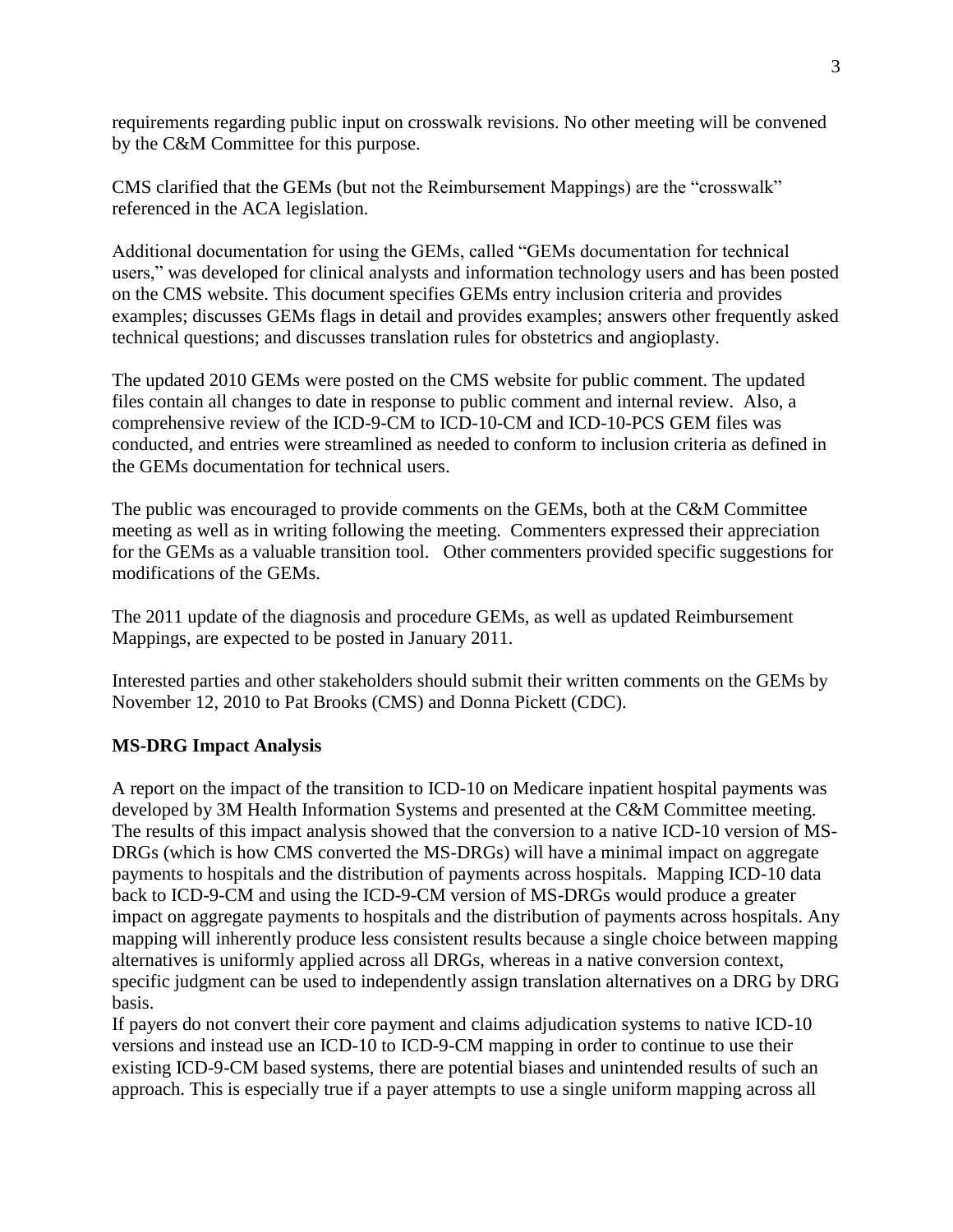systems. Fortunately, as evidenced by the development of the native ICD-10 version of the MS-DRGs, CMS appears to be moving toward creating native ICD-10 versions of its systems instead of mapping ICD-10 data to ICD-9-CM and continuing to use ICD-9-CM based systems.

A complete report of the payment impact analysis can be found with the materials for the C&M Committee posted on the CMS website.

### **Version 28.0 ICD-10 MS-DRGs**

CMS expects to post version 28.0 ICD-10 MS-DRGs definitions manual in February 2011 and to release the version 28.0 ICD-10 grouper in March 2011.

### **ICD-10-PCS Update**

The 2011 ICD-10-PCS update contains 72,131 codes. Examples of code revisions made in response to public input are the addition of a new qualifier, Humeral Surface, to the shoulder joint body part to specify partial shoulder replacement and the streamlining of device values for interbody spinal fusion devices.

The updated 2011 ICD-10-PCS files will be posted in October 2010 (except for the GEMs and Reimbursement Mappings, which will be posted in January 2011).

The ICD-10-PCS guidelines were reviewed and revised by the Cooperating Parties (American Health Information Hospital Association, American Hospital Association, CMS, and CDC) and the 2011 version was posted on the CMS website in June 2010. The guidelines are also included in the ICD-10-PCS Reference Manual, Appendix B.

### **ICD-10-CM Update**

The 2011 ICD-10-CM update (including the coding guidelines) will be posted in January 2011. This update will include a machine-readable ICD-10-CM file in XML format.

# **Diagnoses**

## **ICD-9-CM Proposals**

### **Infection Following Transfusion**

The Food and Drug Administration (FDA) Center for Biologics Evaluation and Research requested a new code for infection following transfusion, infusion, or injection of blood and blood products. An instructional note under this code would indicate that human immunodeficiency virus (HIV) disease (042) should be coded first. Attendees expressed concern about the length of time the proposed code would continue to be used, since the transfusionassociated infection may be present for many years (as in the case of HIV).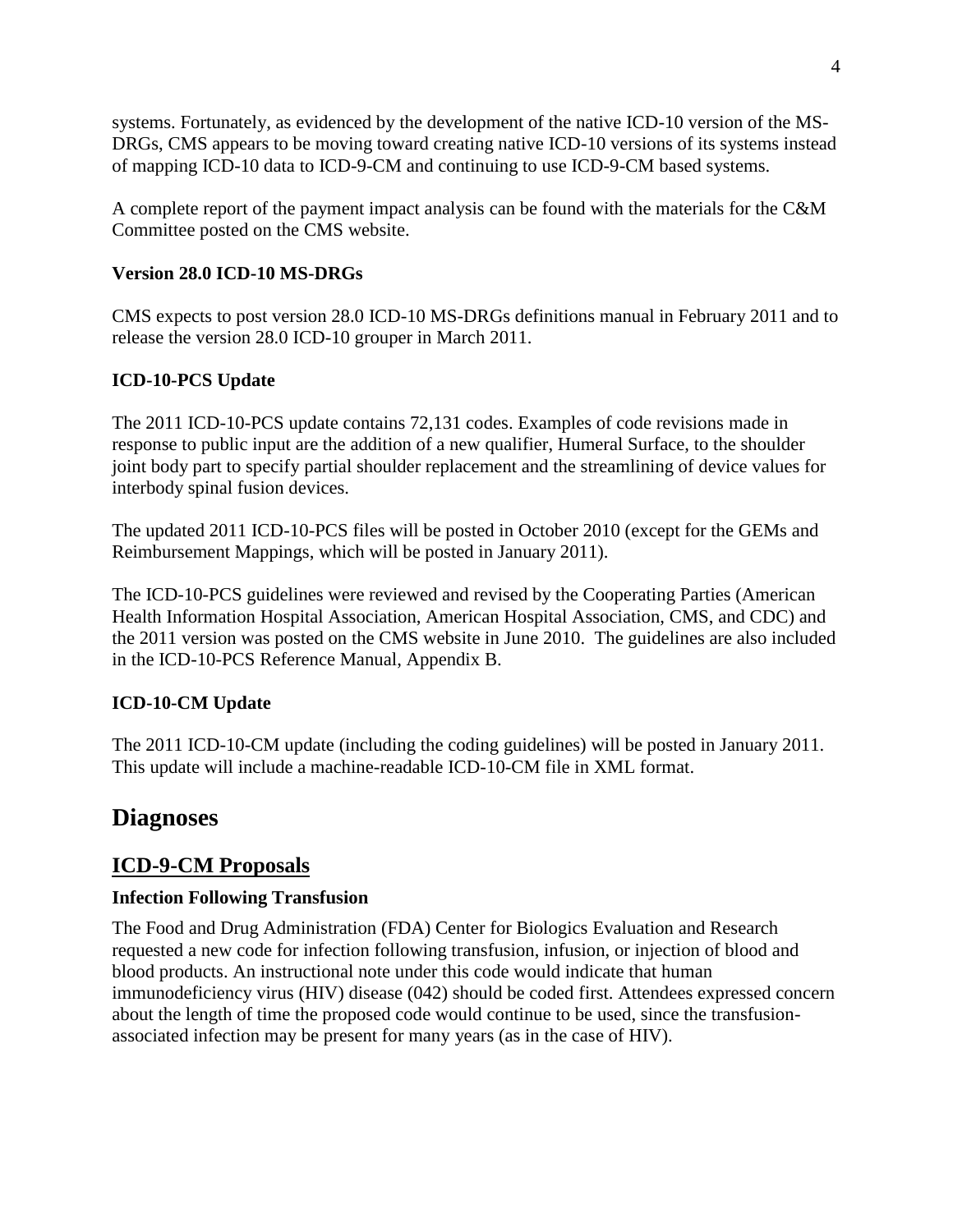#### **Anaphylactic Reaction and Other Serum Reaction**

The FDA Center for Biologics Evaluation and Research requested unique codes for anaphylactic reactions due to administration of blood and blood products and for anaphylactic reactions due to vaccination. They also requested new codes for other serum reactions due to administration of blood and blood products and for other serum reactions due to vaccination. The titles of existing codes would also be modified to reflect "anaphylactic reaction" rather than "anaphylactic shock" to clarify that all anaphylactic reactions are included in these codes, even when there is no shock.

Anaphylactic reactions are a type I hypersensitivity reaction, involving IgE antibodies, and occurring immediately with exposure. Other serum reactions can also occur, including type II and type III hypersensitivity reactions, which both involve IgG antibodies. There are certain types of transfusion reactions and drug reactions that exemplify type II hypersensitivity reactions. Examples of type III hypersensitivity reactions include serum sickness and Arthus reaction. Serum sickness is a hypersensitivity reaction to a protein in serum, generally occurring one to three weeks after exposure. It may involve fever, itching, and rash, potentially with other manifestations, some of which include joint pain and swollen lymph nodes.

#### **Mesh Erosion/Mesh Exposure**

New codes for mesh erosion and mesh exposure were proposed. Two options were offered. The first option would create two codes for mesh erosion and mesh exposure in category 998, Other complications of procedures, NEC, which could be used by any surgical specialty. The second option would create a new subcategory for mechanical complication of implanted vaginal mesh in category 629, Other disorders of female genital organs, with two codes for erosion of implanted vaginal mesh to surrounding organ or tissue and exposure of implanted vaginal mesh into vagina. Mesh erosion and exposure can both be present at the same time.

In an abdominal sacral colpopexy, a graft is used to suspend the upper vagina to the anterior longitudinal ligament of the sacrum. Synthetic graft material used to suspend the apex of the vagina to the anterior longitudinal ligament of the sacrum has been associated with mesh erosion and subsequent pelvic infection (due to the erosion into surrounding organs or tissue). Treatment for the erosion usually requires surgical removal of the mesh. Exposure of the mesh, into the vagina, can also occur. Though this is a less severe condition which can be treated nonsurgically sometimes, it does have potential for infection to develop. Mesh and mesh patches are also used to repair ventral (incisional) hernias caused by thinning or stretching of scar tissue that forms after surgery. Mesh erosion is a known complication that results in bowel perforations and/or chronic intestinal fistulae.

Attendees expressed concern that the terminology may be problematic because the terms may have different meanings in other clinical circumstances or when used by other surgical specialties. For example, this type of erosion isn't the same as a pacemaker erosion through the skin. It was suggested that inclusion terms and index entries may need to be added to ensure proper code usage.

#### **Malnutrition**

The American Dietetic Association and the American Society for Parenteral and Enteral Nutrition have requested several new codes and instructional notes to update the classification of malnutrition. The existing ICD-9-CM codes for malnutrition are outdated and do not reflect the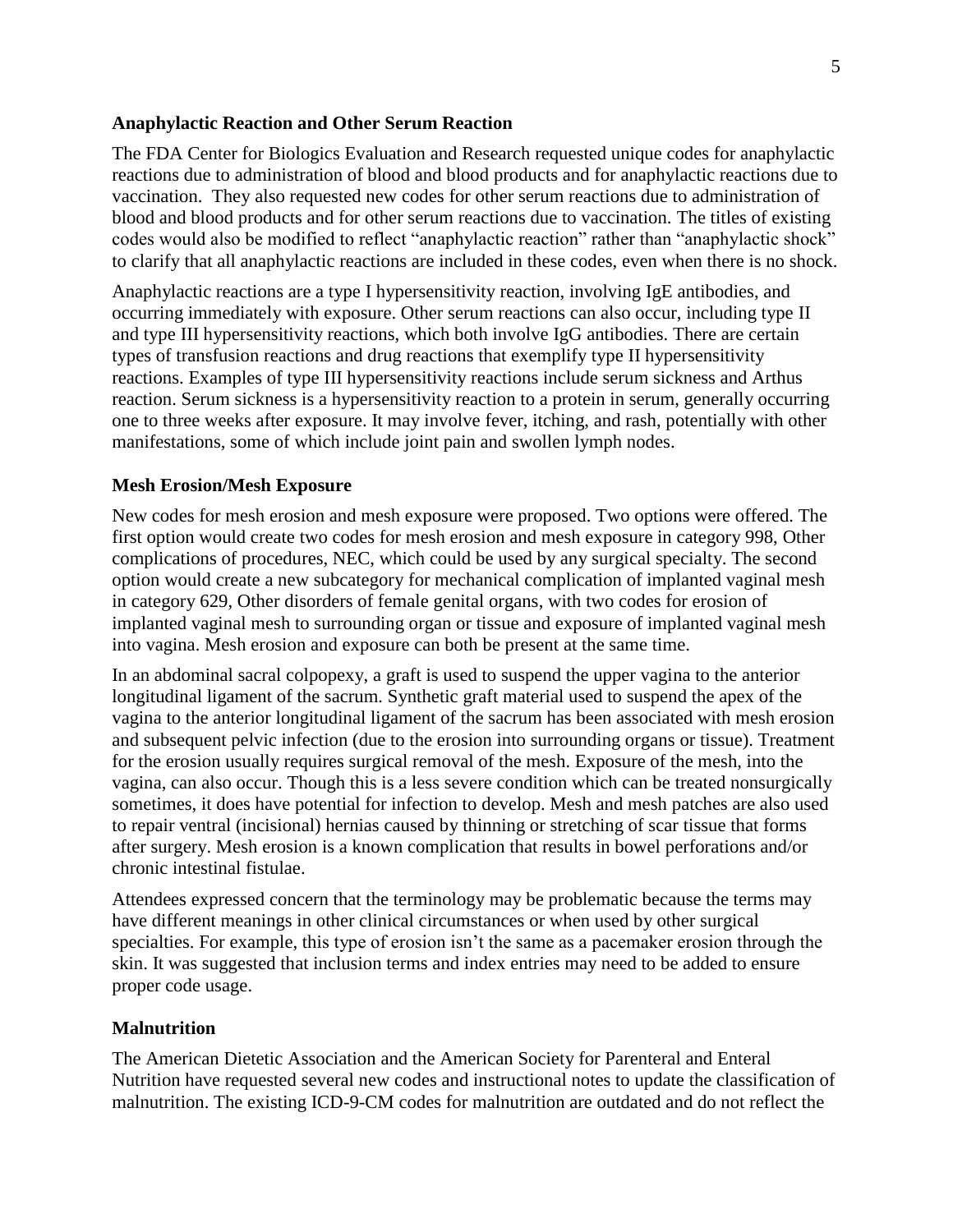current standard of care or understanding of malnutrition-disease interaction. Under this proposal, new codes would be created for:

- Severe malnutrition in acute injury
- Severe malnutrition in acute illness
- Severe malnutrition in chronic illness
- Severe malnutrition in environmental and social circumstances
- Severe malnutrition related to other disorders

Instructional notes would indicate that the underlying condition should be sequenced first.

Attendees suggesting deleting "frailty" from the "code first" notes under the proposed new codes. It was also suggested that the proposed code titled "severe malnutrition related to other disorders" be changed to "severe malnutrition in other disorders." Objections were raised to the proposed indexing of both severe malnutrition not due to a specified underlying condition and malnutrition NOS to code 263.9, Unspecified protein-calorie malnutrition.

### **Lymphangioleiomyomatosis**

A unique code for lymphangioleiomyomatosis has been proposed in category 516, Other alveolar and parietoalveolar pneumonopathy. Lymphangioleiomyomatosis, also known as lymphangiomyomatosis or LAM, is a rare, frequently fatal lung disease that affects women almost exclusively. It may occur sporadically (not inherited), and may also occur in patients with tuberous sclerosis complex (inherited). LAM is characterized by the infiltration of the lung with neoplastic smooth muscle cells of unknown origin and cystic destruction of lung tissue.

Although ICD-9-CM has an index entry for lymphangiomyomatosis with an instructional note to "see Neoplasm, connective tissue, uncertain behavior," the clinical behavior of this condition is more consistent with an interstitial lung disease rather than a neoplasm.

### **Dementia Unspecified With and Without Behavioral Disturbance**

It has been requested that fifth digits be added to code 294.8, Other persistent mental disorder due to conditions classified elsewhere, to identify the presence or absence of behavioral disturbance when the etiology of the dementia is not known.

### **Elective C-Sections Prior to 39 Weeks**

The American College of Obstetricians and Gynecologists has requested a new code in category 644, Early or threatened labor, for late preterm onset of labor, with delivery. An inclusion term would be added indicating that onset (spontaneous) of labor after 37 weeks of gestation but before 39 weeks gestation, with delivery, is included in this code.

A quality measure involves looking at elective deliveries done prior to 39 weeks gestation. Planned repeat cesarean section deliveries performed prior to 39 weeks fall into this category. However, often these deliveries occur earlier than planned because the patient presents at 37-38 weeks gestation in labor, and the physician determines that it is best to go ahead and deliver at that time rather than to try to take measures to wait until the  $39<sup>th</sup>$  week. Therefore, a unique code was proposed to identify the onset of labor at 37-38 weeks gestation with delivery.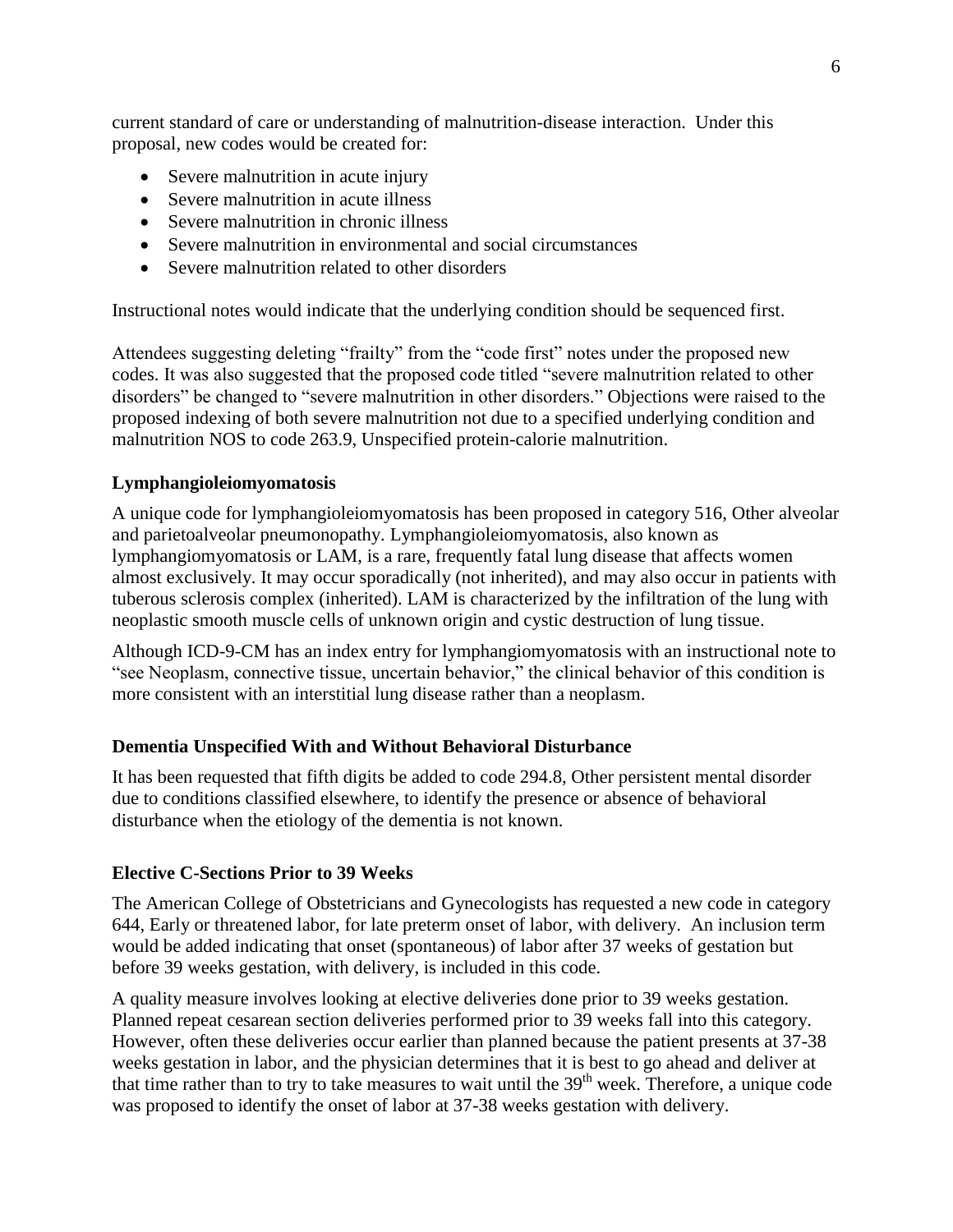Attendees noted that the semantics and placement of the code are problematic, since seemingly conflicting terms of "late" and "preterm" are used in the proposed code title, and the proposed placement of this code is in a category for early or threatened labor. Suggested alternatives to the code proposal included creating codes indicating the number of weeks and with or without active labor, or creating V codes indicating whether the patient was in labor or not.

#### **Personal History of Gestational Diabetes**

A new code for personal history of gestational diabetes has been requested.

#### **Encounter for Fetal Viability Ultrasound/Personal History of Ectopic Pregnancy**

The American College of Obstetricians and Gynecologists has requested a new code for pregnancy with inconclusive fetal viability in subcategory V23.4, Pregnancy with other poor obstetric history. "Encounter to determine fetal viability of pregnancy" would be an inclusion term under this code. Patients previously confirmed as pregnant in very early weeks may return within a few weeks, and if the fetal heartbeat cannot be heard, an ultrasound may be necessary to confirm that the pregnancy is viable. The proposed code would provide a means to accurately describe these encounters. A C&M meeting attendee questioned the appropriateness of the proposed placement of the code because the subcategory describes pregnancy with poor obstetric history, and the inconclusive fetal viability described in the proposed code refers to the current pregnancy.

A new code for pregnancy with history of ectopic pregnancy has also been requested.

#### **Adult Pulmonary Langerhans Cell Histiocytosis (PLCH)**

A unique code for Adult Pulmonary Langerhans Cell Histiocytosis (PLCH) has been requested. This condition is a rare interstitial lung disorder of unknown etiology that occurs almost exclusively in smokers. In adults, pulmonary involvement with Langerhans' cell histiocytosis usually occurs as a single-system disease and is characterized by focal Langerhans' cell granulomas infiltrating and destroying distal bronchioles. Since the clinical behavior of adult PLCH is consistent with an interstitial lung disease, rather than a neoplasm or a metabolic disorder, the new code has been proposed in category 516, Other alveolar and parietoalveolar pneumonopathy.

#### **Acquired Absence of Joint**

A new subcategory for acquired absence of joint has been proposed. Codes for acquired absence of hip joint, knee joint, and other joint would be created in this subcategory. Inclusion terms would indicate that these codes include acquired absence of joint following explantation of joint prosthesis, with or without presence of antibiotic-impregnated cement spacer.

#### **Glaucoma Severity Staging**

A new subcategory to identify the glaucoma stage has been proposed. Treatment at early stages of glaucoma typically results in better outcomes and uses fewer resources than patients who present with more severe stages.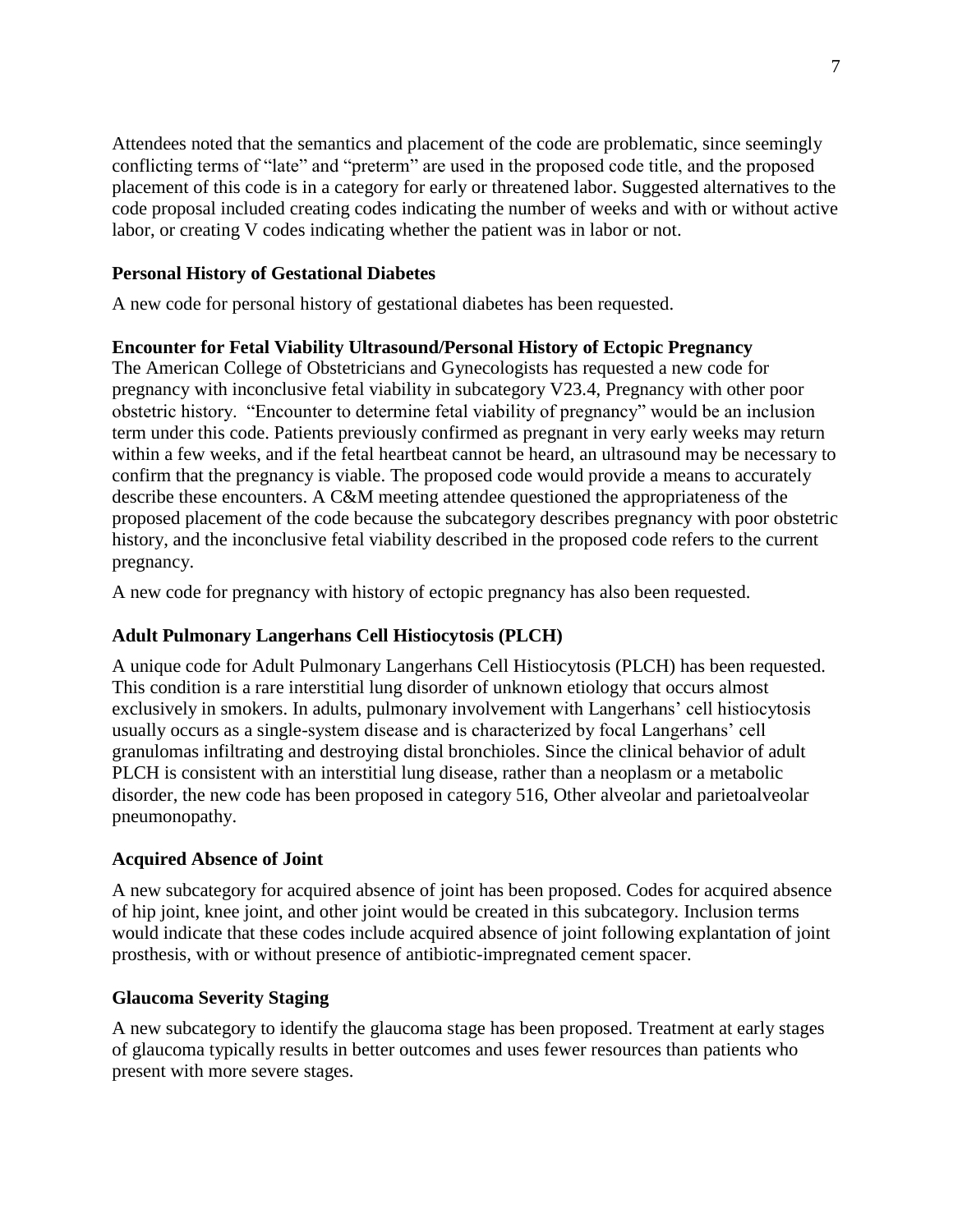New codes for open angle glaucoma with borderline findings, high risk, primary angle closure glaucoma without glaucoma damage, and family history of glaucoma have also been proposed. As part of this proposal, the title of code 365.01 would be revised to state "open angle with borderline findings, low risk."

Meeting attendees suggested that separate codes should be created for indeterminate and unspecified glaucoma stage.

### **Corticobasal Degeneration**

A unique code for corticobasal degeneration has been proposed. Corticobasal degeneration is a neurodegenerative disease that is manifested by both a movement disorder and cognitive impairment. The cognitive symptoms resemble those of the frontotemporal dementias, especially loss of executive function, visuospatial and number processing, and language impairment. The movement disorder most often presents asymmetrically and may include akinetic-rigid syndrome, myoclonus, or dystonia. Patients may also have alien limb syndrome, apraxia, and cortical sensory loss.

### **Pulmonary Arteriovenous Malformation and Pulmonary Atresia**

New codes have been requested for pulmonary artery coarctation and atresia and pulmonary arteriovenous malformation. A pulmonary arteriovenous malformation is an abnormal communication between pulmonary arteries and pulmonary veins. While they are most often congenital, they can also be acquired. They may also be called pulmonary arteriovenous aneurysms or pulmonary arteriovenous fistulae.

Narrowing of the pulmonary artery is called coarctation or stenosis. Complete failure of the pulmonary valve to form, with the origin of the pulmonary artery not connecting to the heart, may be called pulmonary artery atresia or agenesis. This is generally seen only along with a patent ductus arteriosus.

### **Complications of Stem Cell Transplant**

There is no unique code for complications of stem cell transplants in ICD-9-CM. Two options for handling these complications were presented at the C&M meeting. The first option would involve creation of a unique code for complications of stem cell transplants. In the second option, complications of stem cell transplants would be indexed to existing code 996.85, Complications of transplanted organ, Bone marrow.

The greatest concentration of blood stem cells is in the bone marrow. However, it is possible to move blood stem cells out of the bone marrow into the bloodstream or "peripheral blood" where they can be collected and used instead of bone marrow for the transplant. Umbilical cord blood also contains blood stem cells that can be used for transplant. With the availability of stem cell growth factors, most hematopoietic stem cell transplantation procedures are now performed using stem cells collected from the peripheral blood, rather than from the bone marrow. Collecting peripheral blood stem cells provides a bigger graft, does not require that the donor be subjected to general anesthesia to collect the graft, results in a shorter time to engraftment, and may provide for a lower long-term relapse rate.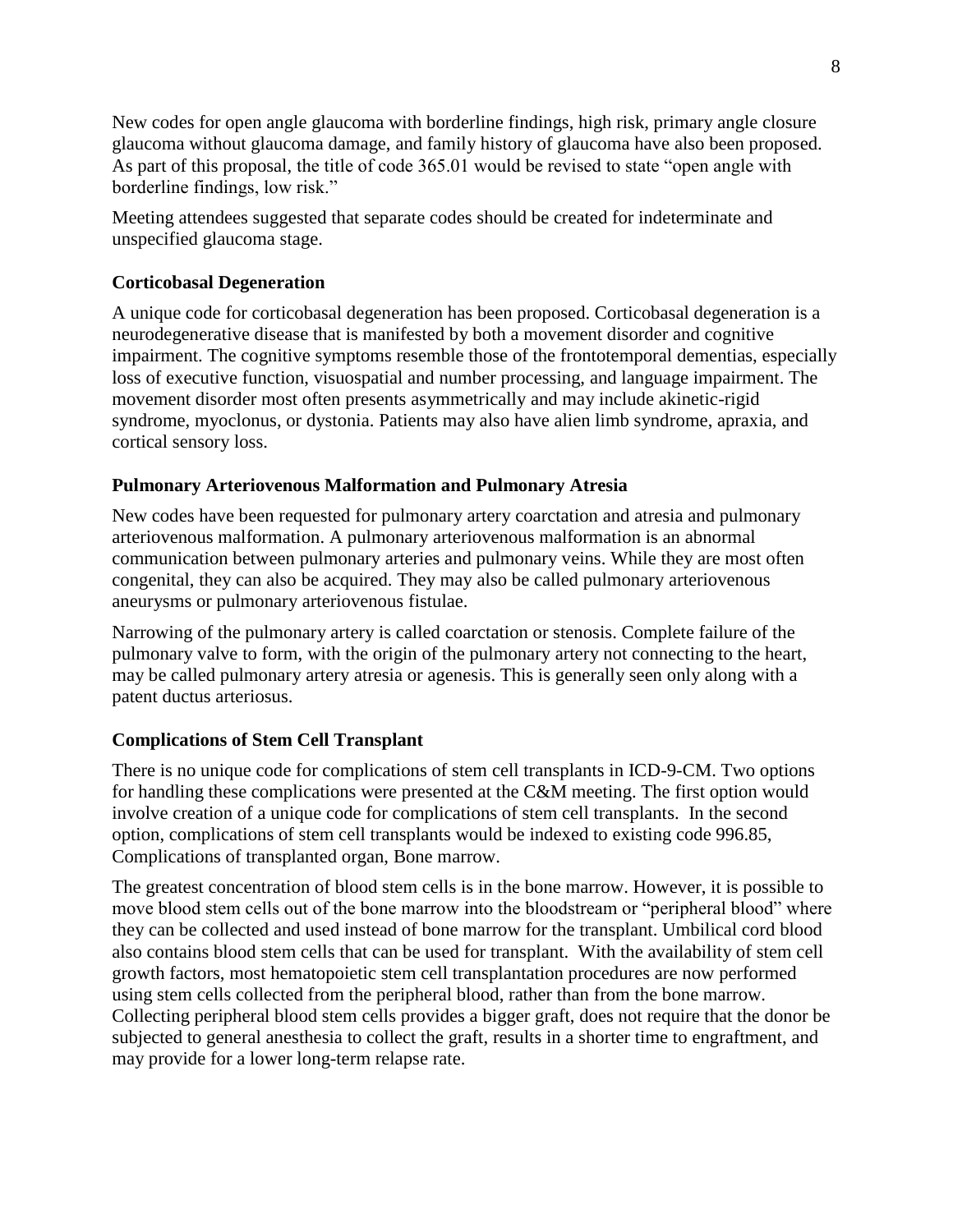#### **Pseudobulbar Affect**

A unique code for pseudobulbar affect has been proposed. A "code first" note would indicate that the code for the underlying cause should be sequenced first. It was suggested at the C&M meeting that "if applicable" should be added to the "code first" note to clarify that the underlying cause should be sequenced first only if it has been identified.

Pseudobulbar affect is a neurologic condition caused by underlying structural damage in the brain which triggers involuntary, frequent, and disruptive outbursts of crying or laughing that are out of proportion or incongruent to the patient's underlying emotional state. The pathophysiology of pseudobulbar affect is widely believed to involve injury to the neurologic pathways that regulate affect.

#### **Reportable Malignant Skin Cancers**

The New York State Cancer Registry has requested that ICD-9-CM be expanded to allow for the classification of reportable skin cancers that are currently included under category 173, Other malignant neoplasm of skin. The vast majority of skin cancers are either basal or squamous cell, neither of which are reportable conditions to central cancer registries. It has been proposed that codes under category 173 be expanded to the  $5<sup>th</sup>$  digit level to allow for the differentiation of non-reportable (basal and squamous cell) and reportable skin cancers. Under this proposal, every code in category 173 would be split into two separate codes – basal cell/squamous cell carcinoma and other malignant neoplasm.

#### **Disorders Due to Intrinsic Circulating Anticoagulants, Antibodies, or Inhibitors**

An expansion of code 286.5, Hemorrhagic disorder due to intrinsic circulating anticoagulants, has been requested to specifically capture disorders due to iatrogenic anticoagulants, acquired hemophilia, and antiphospholipid antibody with hemorrhagic disorder. Hyperheparinemia, which is an inclusion term under the proposed code for disorders due to iatrogenic anticoagulants, is an iatrogenic disorder related to elevated heparin levels from being given too much heparin. Acquired hemophilia, or secondary hemophilia, is a disorder in which antibodies to a coagulation factor develop, usually coagulation factor VIII. This is also called autoimmune hemophilia. Systemic lupus erythematosus (SLE) inhibitor or lupus anticoagulant is an antibody directed against protein phospholipid complexes. There are certain other antiphospholipid antibodies that when present are a risk factor for thromboembolic disease, but patients may also be asymptomatic. While these antibodies do not typically cause hemorrhagic disease, there are some reported cases where such antibodies appeared to be related to bleeding. When a hypercoagulable state is present, code 289.81, Primary hypercoagulable state, should be used instead of the proposed new code. Presence of antibody without any diagnosis should be assigned code 795.79, Other and unspecified nonspecific immunological findings.

#### **Interstitial Lung Diseases of Childhood**

The American Thoracic Society and the American College of Chest Physicians have requested new codes for interstitial lung diseases of childhood. Both options would involve creation of a new subcategory for interstitial lung diseases of childhood in category 516, Other alveolar and parietoalveolar pneumonopathy. In the first option, new codes would be created for: neuroendocrine cell hyperplasia of infancy; pulmonary interstitial glycogenosis; surfactant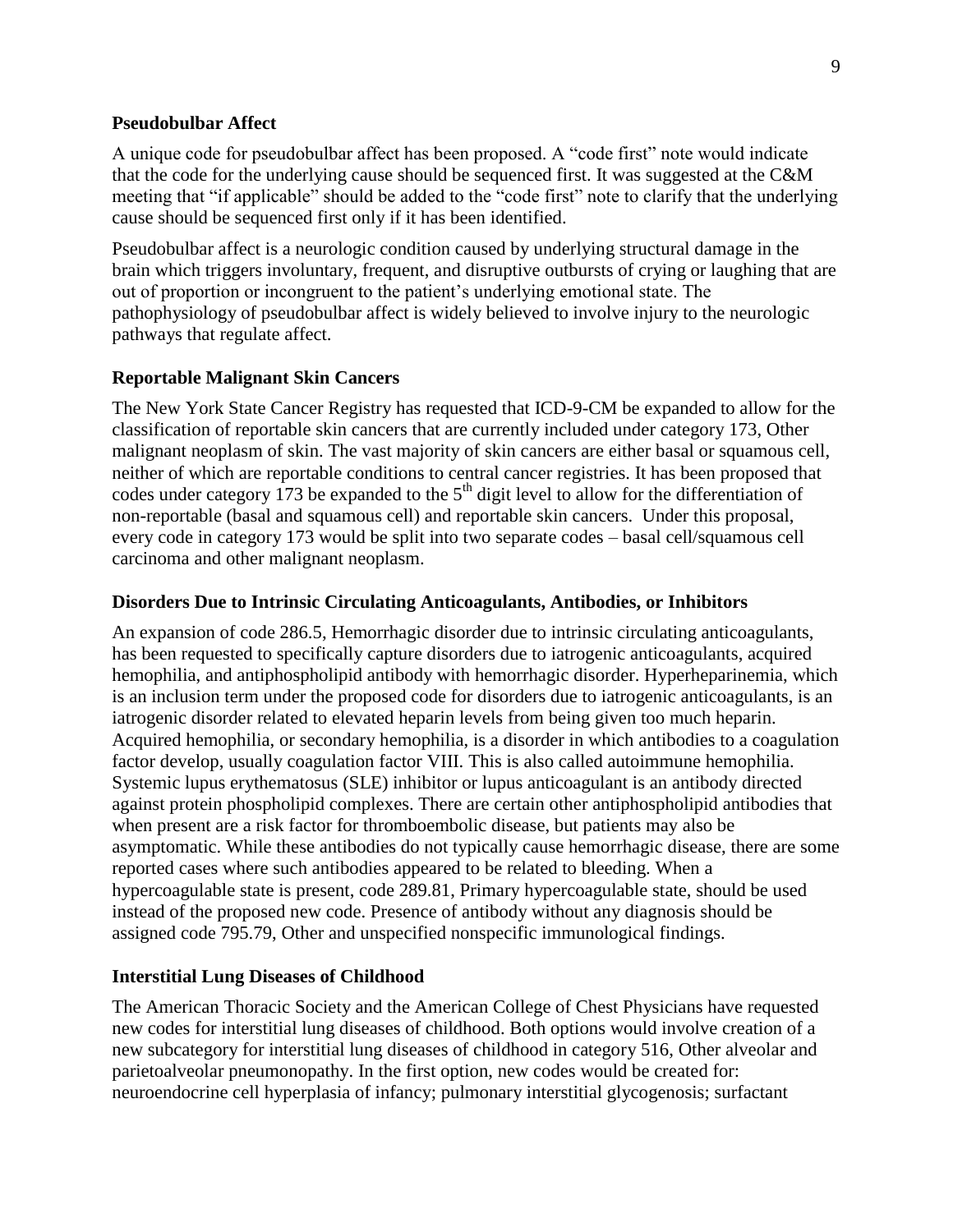mutations of the lung; and alveolar capillary dysplasia with vein misalignment. The second option would involve specification of each surfactant mutation of the lung, with specific codes for: neuroendocrine cell hyperplasia of infancy; pulmonary interstitial glycogenosis; surfactant protein B mutation of the lung; surfactant protein C mutation of the lung; surfactant associated ATP binding cassette A3 mutation of the lung; surfactant associated thyroid transcription factor 1 mutations of the lung; and alveolar capillary dysplasia with vein misalignment.

Neuroendocrine cell hyperplasia of infancy is an interstitial lung disease associated with prolonged oxygen use for years in children, starting in the first year of life and persisting with mild symptoms into adolescence. Pulmonary interstitial glycogenosis results from the proliferation of a poorly defined clear cell population that contains glycogen in the alveolar interstitium, resulting in significant thickening of this space and marked diffusion abnormalities for oxygen. This disorder can occur as the primary finding or in association with premature lung disease or congenital heart disease. The surfactant mutations of the lung are a group of disorders that are a leading indication for pediatric lung transplantation. Children with these disorders most commonly present in the newborn period, but may present in later childhood with unknown chronic lung disease. Each surfactant mutation has a characteristic clinical presentation, course and prognosis. Alveolar capillary dysplasia with vein misalignment is a developmental lung disorder involving rapidly progressive respiratory failure and severe pulmonary hypertension that progresses to death in the first 2 months of life despite therapeutic interventions for pulmonary hypertension, advanced ventilation strategies, and extracorporeal membrane oxygenation.

Meeting attendees raised the question as to whether the proposed codes for these conditions should be more appropriately located in chapter 15. However, apparently some of these diseases don't develop until after the perinatal period. Another commenter noted that coders may look for medical record documentation specifying that the condition is "of childhood" in order to assign one of the proposed codes.

### **Idiopathic Pulmonary Fibrosis**

The American Thoracic Society and the American College of Chest Physicians have requested unique codes for idiopathic pulmonary fibrosis and idiopathic interstitial pneumonia, not otherwise specified. Idiopathic pulmonary fibrosis is a distinctive type of chronic fibrosing interstitial pneumonia of unknown cause. Onset of symptoms is usually gradual, with dyspnea the most prominent and disabling symptom. A nonproductive cough is usually present and may be paroxysmal. The patient's age at onset is usually greater than 50 years.

### **Nonspecific Interstitial Pneumonitis**

The American Thoracic Society and the American College of Chest Physicians have requested a unique code for idiopathic non-specific interstitial pneumonitis. Nonspecific interstitial pneumonitis is a type of idiopathic interstitial pneumonia. Onset of this disease is often between ages 40-50 years. Breathlessness, cough, and fatigue are common symptoms, and many patients experience weight loss. The physician presenting this topic at the C&M meeting clarified that "nonspecific" in the proposed code title is a pathologic description, not a general descriptive phrase, and so it would be documented in the medical record.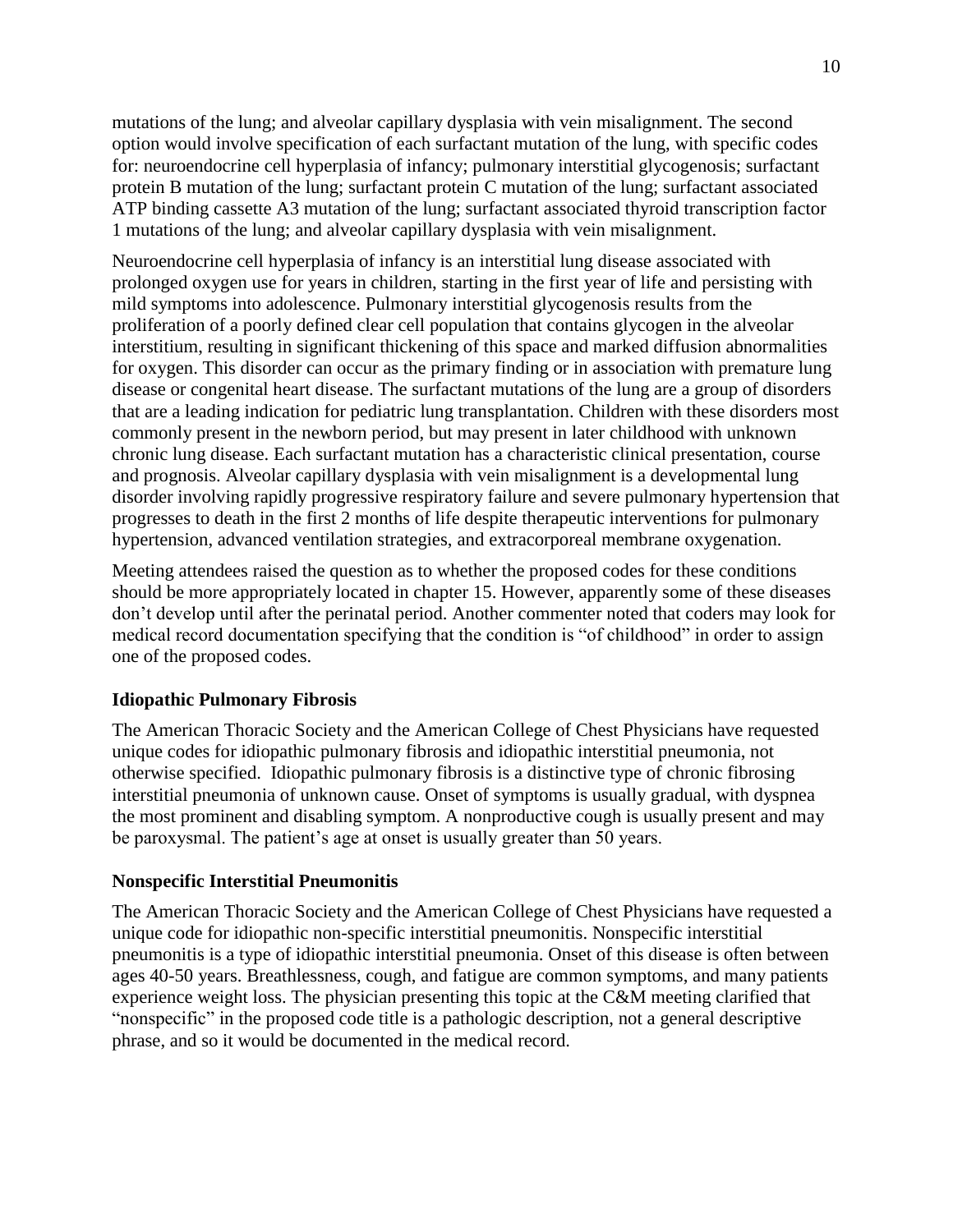#### **Acute Interstitial Pneumonia**

The American Thoracic Society and the American College of Chest Physicians have requested a specific code for acute interstitial pneumonia. Acute interstitial pneumonia is a rapidly progressive and histologically distinct form of interstitial pneumonia. It occurs over a wide age range, with a mean age of approximately 50 years old. There is no effective treatment and mortality rates are high. Most deaths occur between one and two months of the onset of illness.

A C&M meeting attendee commented that radiologists may read an x-ray as indicating an interstitial process, and some physicians may then describe the patient's condition as an acute interstitial pneumonia rather than an acute atypical pneumonia. Therefore, pneumonia that is not actually an acute interstitial pneumonia may end up classified to the proposed new code. The presenter noted that a chest x-ray would not provide sufficient information to establish a diagnosis of true acute interstitial pneumonia and that a lung biopsy would be needed.

#### **Respiratory Bronchiolitis-associated Interstitial Lung Disease**

The American Thoracic Society and the American College of Chest Physicians have requested a unique code for respiratory bronchiolitis-associated interstitial lung disease. This condition is the clinical manifestation of interstitial lung disease associated with the pathologic lesion of respiratory bronchiolitis. Respiratory bronchiolitis is a histopathologic lesion found in cigarette smokers and is characterized by the presence of pigmented intraluminal macrophages within respiratory bronchioles. It is rarely symptomatic and is usually associated with no more than minor small airway dysfunction. However, in rare cases the condition presents as a form of interstitial lung disease with significant pulmonary symptoms, abnormal pulmonary function, and imaging abnormalities. It is then described as respiratory bronchiolitis-associated interstitial lung disease.

#### **Lymphocytic Interstitial Pneumonia**

The American Thoracic Society and the American College of Chest Physicians have requested a specific code for idiopathic lymphoid interstitial pneumonia. Lymphocytic interstitial pneumonia, or lymphoid interstitial pneumonia, is characterized by the infiltration of the pulmonary interstitium with lymphocytes and plasma cells. Onset of this condition is often slow with gradually increasing cough and breathlessness over three or more years. Fever, weight loss, chest pain, and arthralgia are occasionally found. It is more common in women. And although lymphocytic interstitial pneumonia may present at any age, it is most typically diagnosed in the fifth decade.

The addition of instructional notes under 516.8, Other specified alveolar and parietoalveolar pneumonopathies, indicating that the underlying cause of pneumonopathy should be coded first, if applicable, and that an additional E code for drug-induced or toxic pneumonopathy should be used, if applicable, has also been proposed.

#### **Cryptogenic Organizing Pneumonia**

The American Thoracic Society and the American College of Chest Physicians have requested a new code for cryptogenic organizing pneumonia. The term "cryptogenic organizing pneumonia" is preferred over previous names, such as bronchiolitis obliterans with organizing pneumonia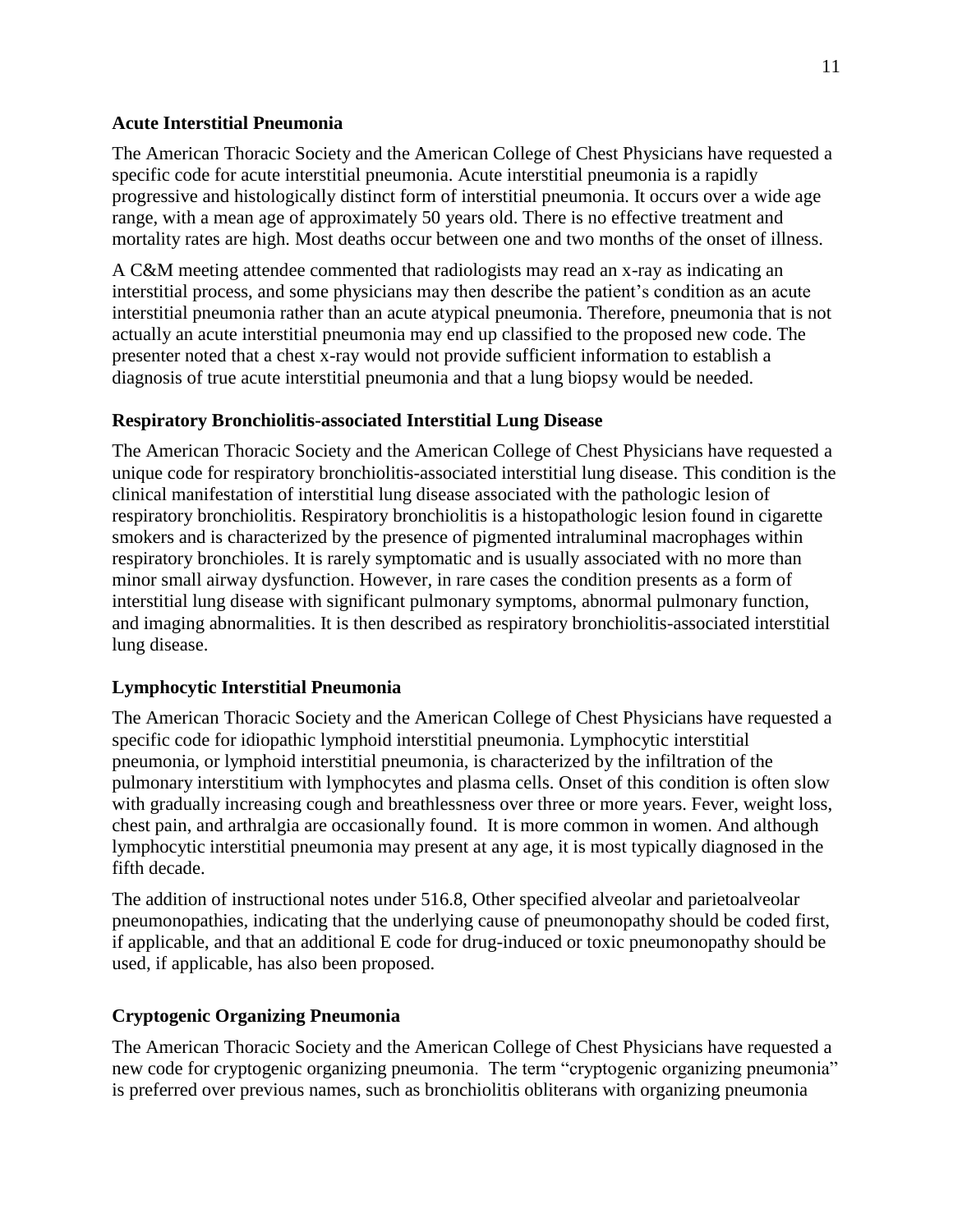(BOOP). In cryptogenic organizing pneumonia, patients typically present with an illness of relatively short duration (usually less than three months) with variable degrees of cough and dyspnea. The majority of patients recover completely on administration of oral corticosteroids, but a significant number relapse within one to three months when the corticosteroids are reduced or stopped. This condition develops twice as frequently in smokers as non-smokers, and the mean age of onset is 55 years old.

### **Desquamative Interstitial Pneumonia**

The American Thoracic Society and the American College of Chest Physicians have requested a specific code for desquamative interstitial pneumonia. This condition involves accumulation of macrophages in alveoli. It is more common in men than in women. Insidious onset of dyspnea and dry cough over weeks or months is typical, and patients may progress to respiratory failure. The main feature that distinguishes desquamative interstitial pneumonia from respiratory bronchiolitis-associated interstitial lung disease is that it affects the lung in a uniform diffuse manner and lacks the bronchiolocentric distribution seen in respiratory bronchiolitis-associated interstitial lung disease. The prognosis for desquamative interstitial pneumonia is generally good, as most patients improve with smoking cessation and corticosteroids.

### **ICD-9-CM Diagnosis Addenda**

Proposed ICD-9-CM diagnosis addenda changes were reviewed. Highlights of the proposed revisions include (these are only proposed at this time – they have not been finalized):

- Revision of title of chapter 5 to state "Mental and Behavioral Disorders;"
- Addition of Excludes note for "berry aneurysm, nonruptured (437.3)" under code 430, Subarachnoid hemorrhage, nonruptured;
- Revision of "code first" note under code 536.3, Gastroparesis, to indicate that the underlying disease should be coded first if applicable;
- Addition of Index entries for:
	- o Disease, Fournier's disease, female (616.89);
	- o Disease, microvillus atrophy (751.5);
	- o Encephalopathy, metabolic, drug induced (349.82);
	- o Leukoencephalopathy, arteriosclerotic (437.0);
	- o Lipodermatosclerosis (729.39);
	- o Osteomalacia, oncogenic (275.8);
- o Pancytopenia, with myelodysplastic syndrome (see Syndrome, myelodysplastic);
- o Syndrome, superior, semi-circular canal dehiscence (386.8).
- Revision of Index entries for:
	- o Disease, iron metabolism (275.09);
	- o Disease, Sweeley-Klionsky (272.7);
	- o Encephalopathy, due to drugs (349.82);
	- o Hemochromatosis, diabetic (275.03);
	- o Infiltrate, lung, and Infiltrate, pulmonary (793.1).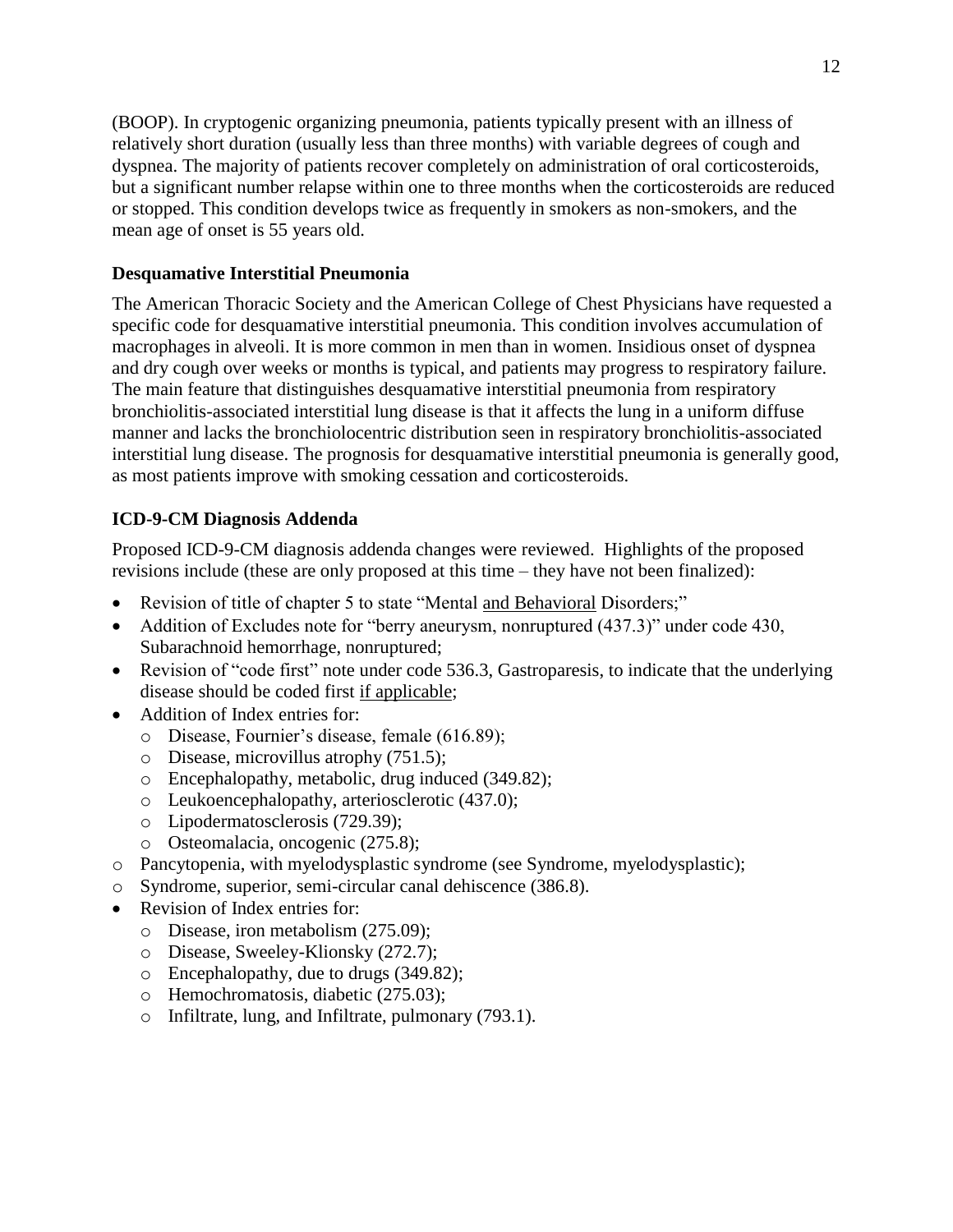## **ICD-10-CM Proposals**

### **Opioids Expansion**

An extensive expansion of the poisoning, adverse effect, and underdosing codes has been proposed in order to specifically identify various opioid molecules. The creation of a  $7<sup>th</sup>$ character for category F11, Opioid related disorders, to identify the type of opioid has also been proposed. Meeting attendees expressed concern about the level of detail in the proposal, including whether this level of detail is appropriate for a classification system and whether medical record documentation would support identification of specific opioid molecules.

### **Weeks of Gestation of Pregnancy**

A new category, Z35, has been proposed to capture the exact number of weeks of gestation of pregnancy. While the trimester identified in the obstetric codes is still important, the specific gestational age is now considered a more precise indicator of risk. A commenter noted that there is a conflict between the definition of trimesters in chapter 15 and the placement of the code for week 28 in the proposal (i.e., week 28 is part of the  $3<sup>rd</sup>$  trimester in chapter 15 and part of the  $2<sup>nd</sup>$ trimester in the proposal). Also, a suggestion was made to provide beginning and ending date limits for each code to make it abundantly which gestational ages fall within each code. Another individual suggested placing all of the proposed codes into a single subcategory, instead of spreading them across a category, to conserve space for future coding needs.

### **Weeks of Gestation for Newborn**

An expansion of the codes for prematurity of newborn has been requested in order to capture the specific week of gestational age. As was also suggested for the weeks of gestation of pregnancy proposal, a suggestion was made to provide beginning and ending date limits for each code.

#### **Benign Neoplasm of Genitourinary Organs**

The American Urological Association has requested the creation of unique codes for benign lipomatous neoplasm of kidney and other genitourinary organ. Angiomyolipomas are a common occurrence in male patients in their 50s. While benign, they can cause symptoms, including spontaneous bleeding.

#### **Urethral False Passage**

A unique code for urethral false passage has been proposed. A false urethral passage is a generally traumatic occurrence caused by instrumentation or catheterization and causes a bypass of the normal urethra. The intervention is involves either catheter drainage or allowing the false passage to heal on its own.

#### **Nodular Prostate**

New codes for nodular prostate with and without lower urinary tract symptoms have been proposed.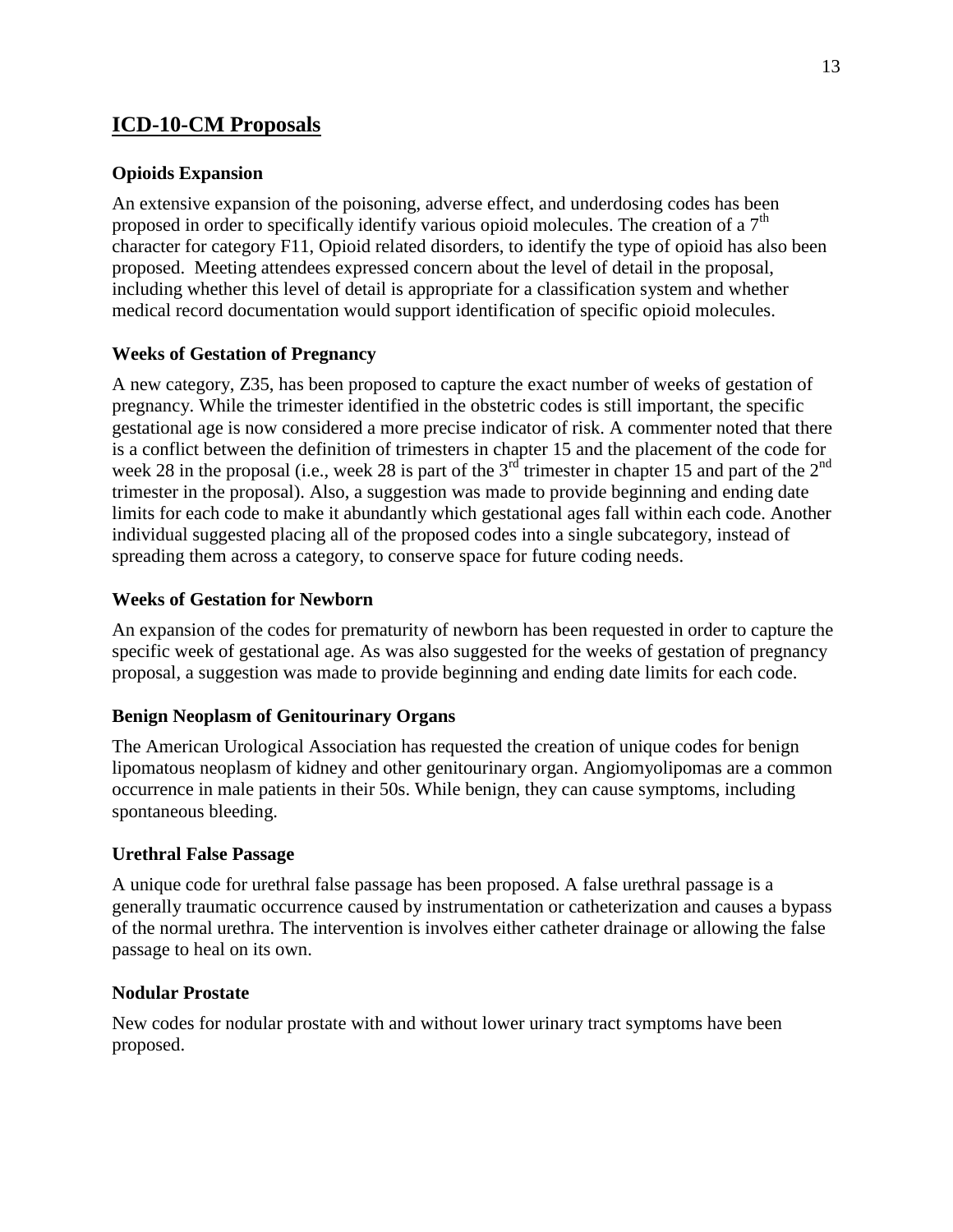#### **Inflammatory Disease of Prostate**

Deletion of codes for acute and chronic prostatitis with and without hematuria has been proposed. Urologists do not look for hematuria with prostatitis.

Deletion of codes is allowed prior to, but not after, ICD-10 implementation.

### **Cyst of the Prostate**

A unique code for cyst of prostate has been requested. Cysts of prostate are generally asymptomatic, but may lead to perineal discomfort.

### **Acquired and Congenital Torsion of Penis**

Unique codes for acquired and congenital torsion of penis have been requested. Congenital torsion of the penis is a common occurrence in pediatric patients and occurs in the first trimester in utero. An acquired torsion of penis may occur as a result of the repair of a hypospadias condition.

### **Cyst of the Epididymis**

A unique code for cyst of epididymis has been requested. This condition is a fluid-filled growth on the epididymis that may remain asymptomatic or may cause perineal pain.

### **Hidden Penis**

A new code for hidden penis has been requested in chapter 17.

### **Personal History of Malignant Neoplasm of Ureter**

Creation of a code for personal history of malignant neoplasm of ureter has been proposed. A patient with a personal history of ureteral cancer needs to be monitored closely, as there can be a recurrence on the contralateral ureter or a secondary cancer in the bladder may develop.

### **Visual Agnosia and Related Conditions**

A unique code for visual agnosia has been proposed. Inclusion terms for prosopagnosia and simultanagnosia (asimultagnosia) would appear under the new code. These conditions are symbolic dysfunctions. It was suggested that an instructional note be added to indicate that any known underlying condition should be coded first.

### **Displacement/Dislocation of Internal Hip Prosthesis**

The American Academy of Orthopedic Surgeons has requested that the titles of codes T84.022, Dislocation of internal right knee prosthesis, and T84.023, Dislocation of internal left knee prosthesis, be revised to state "Instability" instead of "Dislocation." Complete dislocation of prosthetic knees is extremely rare, whereas instability of prosthetic knees is a common indication for revision surgery.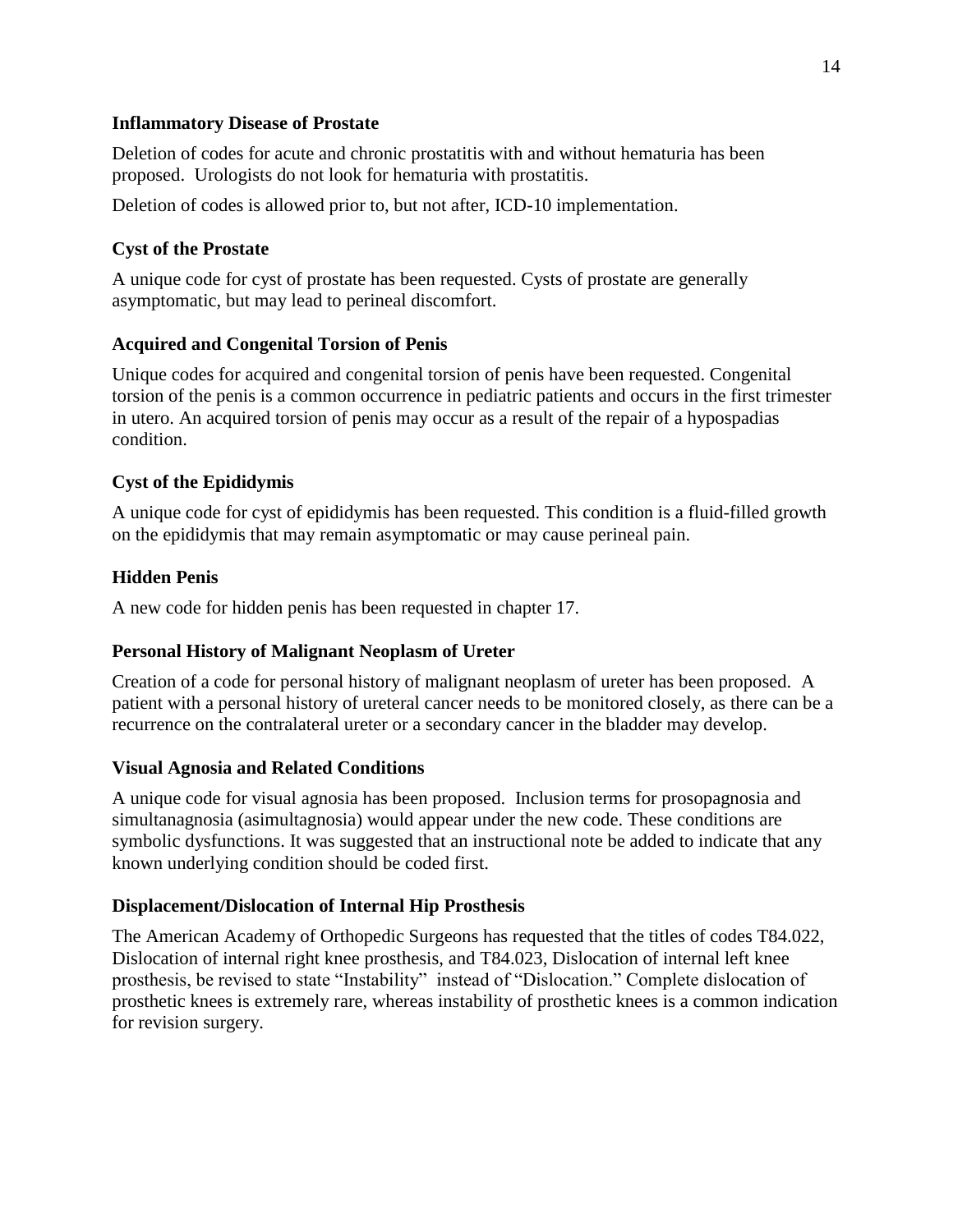### **Gastroparesis**

A unique code for gastroparesis has been requested. An instructional note under this code would indicate that the underlying disease should be coded first if known. Gastroparesis is a chronic disorder of the stomach characterized by abnormal motility and delayed gastric emptying. Symptoms of gastroparesis include early satiety, bloating, epigastric and upper abdominal pain, chronic nausea, and frequent vomiting.

The most common cause of gastroparesis is diabetes. Other causes include infections, endocrine disorders, connective tissue disorders such as scleroderma, autoimmune conditions, neuromuscular diseases, cancer, some forms of chemotherapy and radiation therapy, and surgery of the upper intestinal tract. Although gastroparesis is frequently due to diabetes or another known underlying condition, in about one-third to one-half of cases, no underlying diagnosis is identified.

Meeting attendees commented that the proposed Excludes2 note for diabetic gastroparesis is confusing, particularly in conjunction with the "code first" note under the proposed new code.

### **ICD-10-CM Diagnosis Addenda**

Proposed ICD-10-CM diagnosis addenda changes were reviewed. These proposed changes include:

• Deletion of inclusion term for "circumscribed brain atrophy" under code G31.01, Pick's disease (it was suggested that revision of the inclusion term to state "frontotemporal circumscribed brain atrophy" be considered as an alternative).

# **Procedures (ICD-9-CM)**

### **Implantable Hemodynamic Monitoring System**

New implantable hemodynamic monitoring systems have been developed that involve the implantation of a sensor and wireless communication with the sensor via an external monitor. A new code for insertion of implantable wireless pressure sensor for intracardiac or great vessel hemodynamic monitoring has been proposed.

Commenters noted that if a new code is created, the proposed code title and instructional notes need to more clearly distinguish it from the existing codes for implantation of an implantable hemodynamic monitoring device (codes 00.56-00.57)

#### **Endovascular Embolization with Head or Neck Vessel Reconstruction**

A new code has been proposed for endovascular embolization with head or neck vessel vascular remodeling support. Terms that might be seen in the medical record to describe these devices include Pipeline device, PED (Pipeline embolization device), PVR (parent vessel reconstruction) device, and embolization stent (even though the device is not technically a stent).

Endovascular embolization with coils and adjunctive use of stents has been an effective technique for occluding certain types of aneurysms. However, results over time have indicated that the occlusion achieved is often incomplete and may lack durability, with the possibility of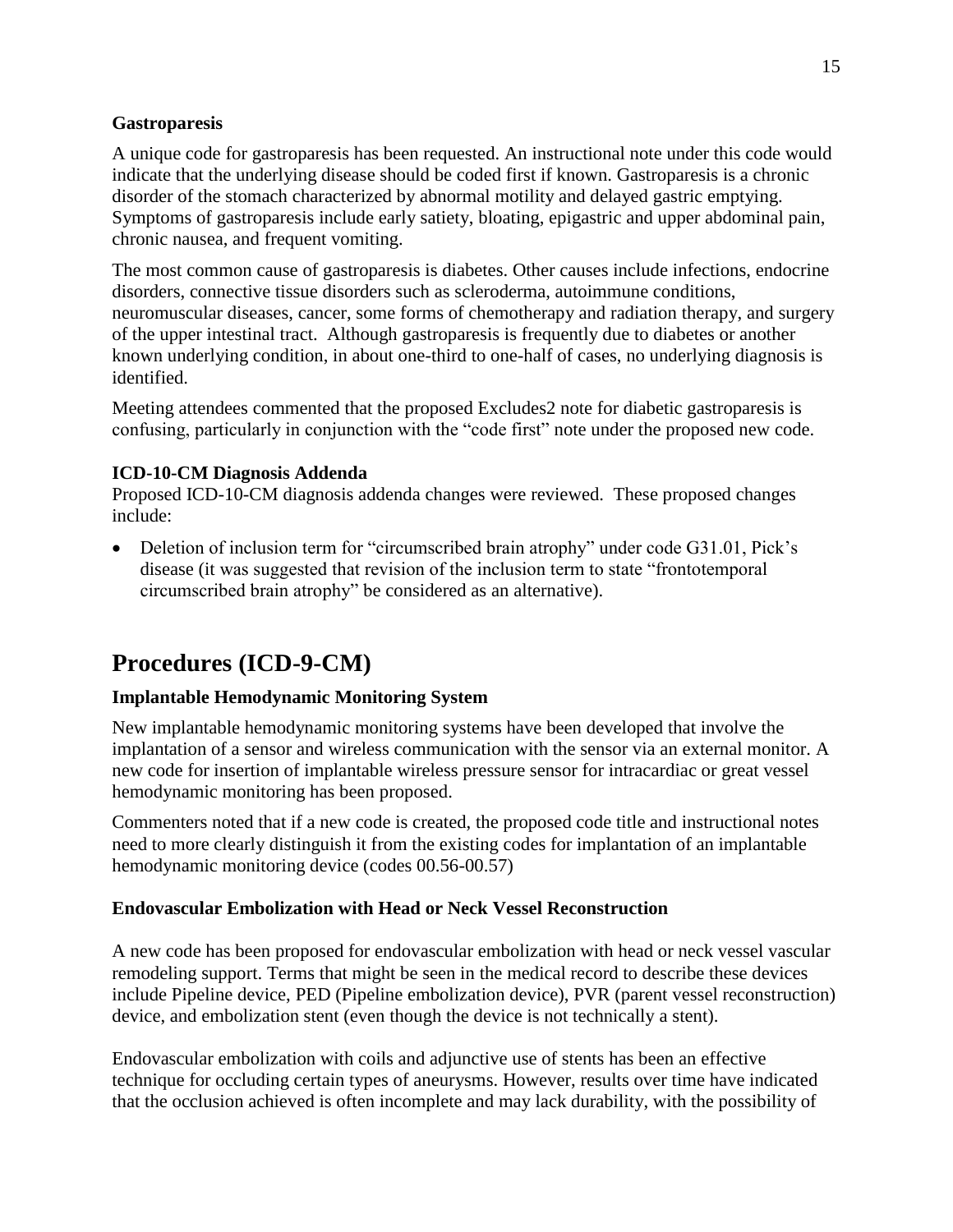some degree of recanalization taking place. This puts patients at higher risk for continued disease progression and possible aneurysm rupture, and necessitates long-term periodic follow-up.

To address durability, the focus of treatment has begun to shift from basic occlusion of the aneurysm to techniques that actually restructure the diseased vessel. This can be done without the use of coils. A cylindrical mesh stent-like device is implanted within the artery across the aneurysm neck. The degree of metal surface area over the aneurysm neck directs the flow of blood away from the aneurysm. This reduces the stress on the aneurysm wall. The metal surface also serves as scaffolding, triggering growth of endothelial cells across the neck of the aneurysm. A thick membrane forms, completely remodeling and covering the aneurysm neck. This newly constructed vessel wall seals the aneurysm and excludes it from circulation. Depending on the length of the vessel, multiple devices may be deployed in an overlapping technique, one within the other. In time, the devices become incorporated into the vessel wall and are covered by an endothelial lining.

These aneurysm devices are sometimes referred to as stents or stent-like devices. However, they are technically different from conventional stents. Vessel reconstruction devices such as the Pipeline™ Embolization Device are stand-alone devices that treat the aneurysm by rebuilding the vessel from within. The devices are catheter deployed and angioplasty is not involved in the procedure.

Until a new code is created, code 39.72, Endovascular embolization or occlusion of head and neck vessels, should be used for procedures involving the Pipeline™ device.

#### **Fenestrated Endograft Repair of Abdominal Aortic Aneurysm**

Creation of a unique code for endovascular implantation of fenestrated graft(s) in abdominal aorta has been proposed. The title of existing code 39.71, Endovascular implantation of graft in abdominal aorta, would be revised to limit its use to non-fenestrated grafts.

Fenestrated endograft repair is a new technology for treating abdominal aortic aneurysms in a subset of patients who are not candidates for using standard endovascular devices. Fenestrated endografts can seal above the renal arteries while maintaining access and uninterrupted blood flow to branch vessels of the aorta. The fenestrated endograft is a modular or component system. The main body of the graft consists of two parts: the proximal tubular graft, with precisely located holes (fenestrations) and/or cutouts from the proximal margin (scallops) of the graft material along with a bare proximal stent with barbs to provide fixation, and a distal bifurcated graft body. An iliac leg component, which couples with the main bifurcated body, completes the basic fenestrated endograft.

In a standard endovascular repair of an abdominal aortic aneurysm, it is rarely necessary to stent a branch vessel. In a fenestrated endovascular procedure, most often both renal arteries require stenting and sometimes mesenteric vessels as well. The fenestrated portion of the endovascular graft is first partially deployed in the aorta, with the physician making sure to align the fenestrations of the stent graft body with the origins of the arterial ostia. Guidewires are then passed through the fenestrations in the stent graft body into the relevant arteries. This allows for